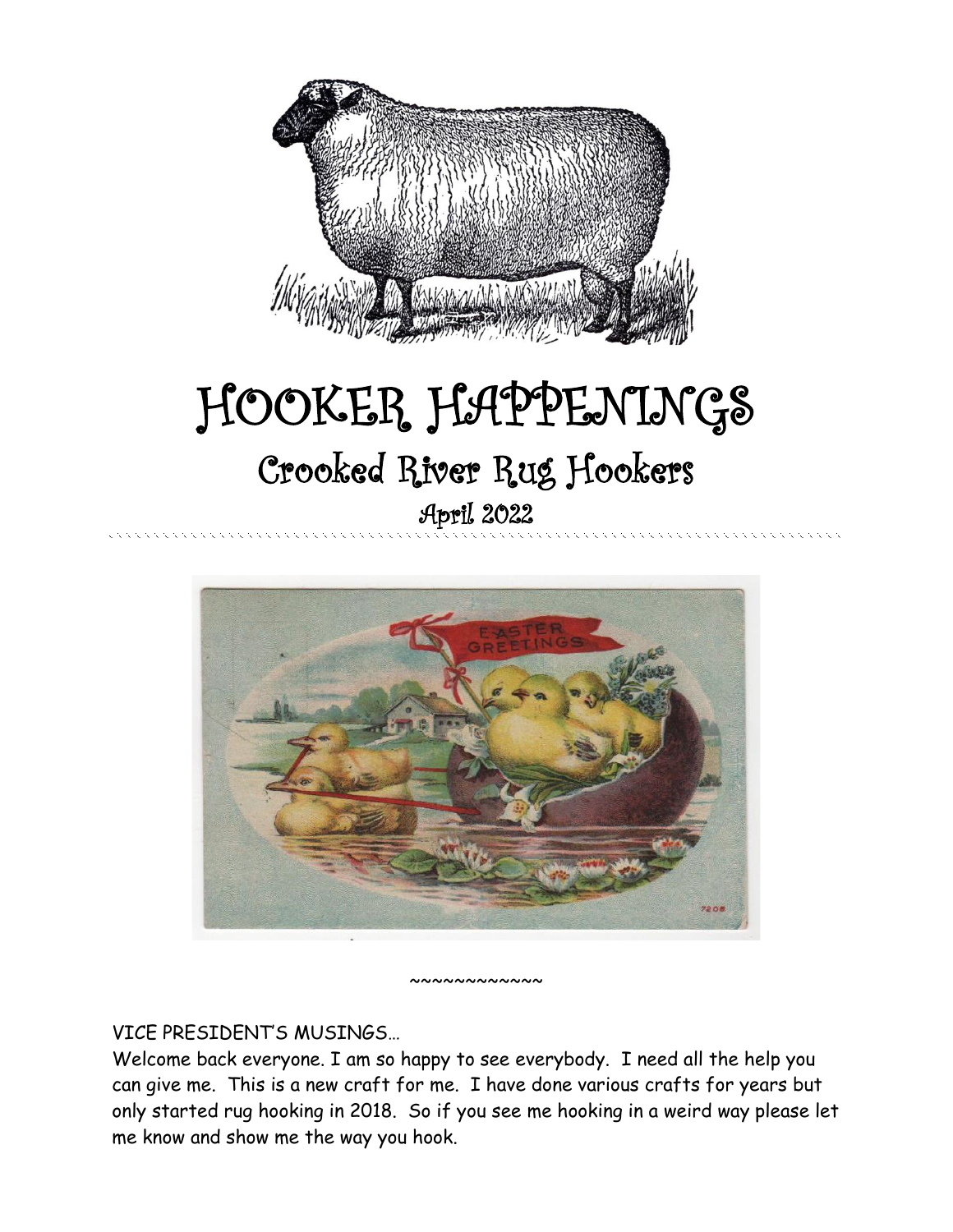We have a program set for April. Heidi is going to do a short demo on how she dyes. May will be our garage sale. We are looking for programs for the months to come, so if there is some method or style, etc., that you want to know more about or you learned a method you would like to share let us know. Happy Hooking **Nancy** 

~~~~~~~~~~~~

And speaking of dyeing with Heidi . . .

**Living with Dyeing** by Heidi Kramer

Here is a beautiful, rich gold made with *ProChem Washfast Acid* dyes that will work well in your primitive or fine-cut rug. It is a wonderful complement to hook with purple, green, black, or red wools.

To be dyed over 1/4 yard natural or oatmeal wool. You may double the recipe for a deeper gold, or to dye it over 1/2 yard. Triple it if you want a very deep gold. (Double or triple the recipe if you are over-dyeing an already-dyed or heavily textured wool.)

ProChem dye numbers are in parentheses. Note: with only these three colors of dye you can make almost any color on earth! If you're just starting out in dyeing, buy these three.

#### **Gold Rush**

1/4 t. Yellow (119) 1/64 t. Magenta (338) 1/128 t. Blue (490)

Add dyes to a glass measuring cup. Add one tablespoon boiling water. Stir with a spoon until all dye is dissolved. Add boiling water to make one cup of dye solution. Stir again, very well. Add solution to a simmering dye bath. Add wet wool. Stir.\* Simmer for 20 minutes. Mix one tablespoon citric acid with one cup hot water and add it to the dye bath. Stir well. Simmer for 40 minutes. Remove from heat. Let cool in the dye water. Wash and dry.

You can always start with the original dye recipe and mix up an extra batch of solution if you think you want it darker. If you are adding additional dye solution to wool already in the pot, move the wool to one side of the pot with your tongs, add the solution and stir well. Or do like I do and just pour it in there and walk away. I like my wool to be mottled with color! #norules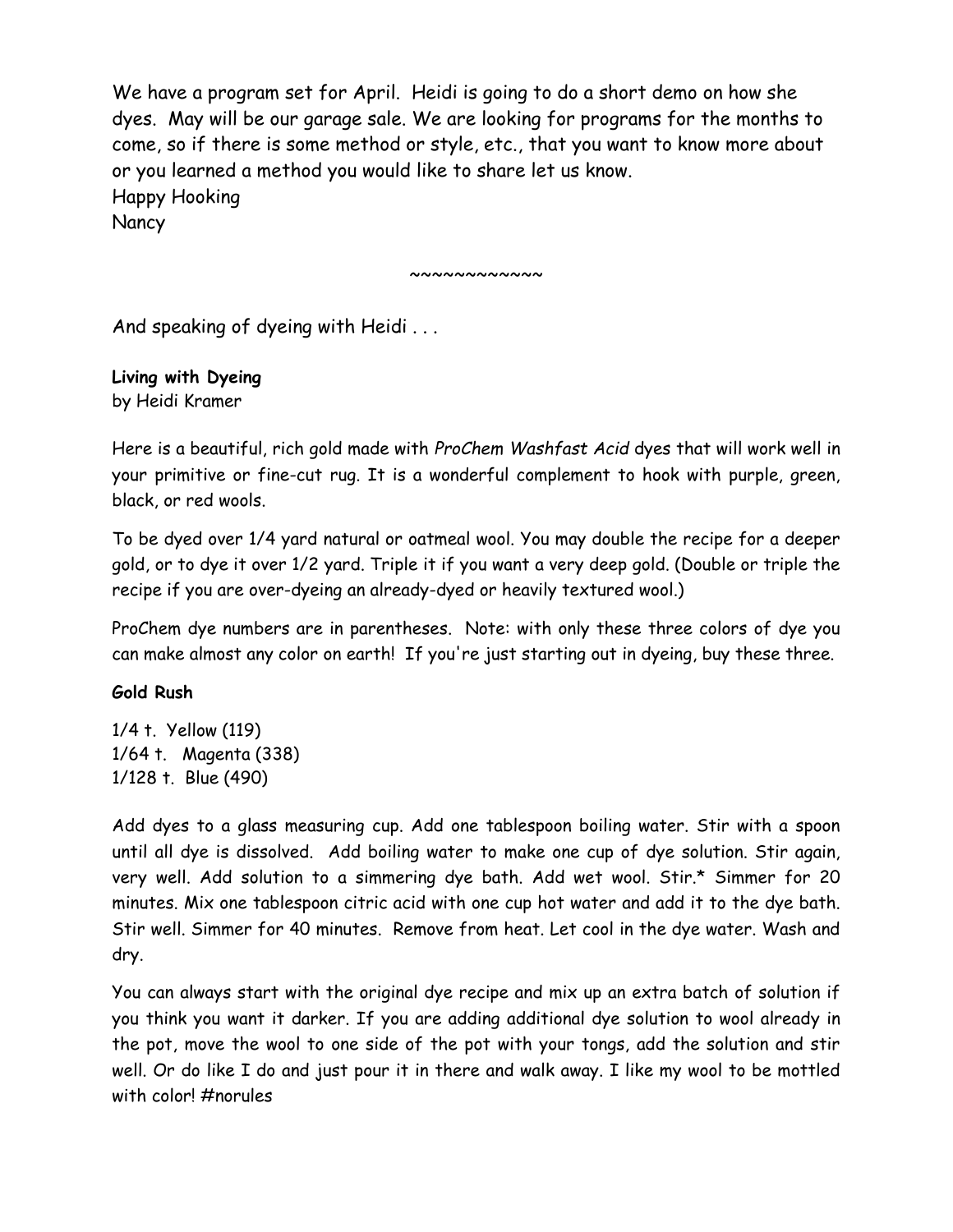\*Don't stir right away if you want mottled color. Let it take up the dye in puddles on the wool, or use less water in the pot. If you need detailed dyeing instructions, check out the Living with Dyeing article in our March issue of Hooker Happenings. You will find it under "Newsletters" on our website, [www.crookedriverrughookers.com.](http://www.crookedriverrughookers.com/)

~~~~~~~~~~~

Hook in news

At the March meeting, a little show and tell was done on how to hook a sunflower to attach to a bedspring. All but a few of the 25 bedsprings went home with members. One sunflower will be on each table at the hook-in to be given away as door prizes.

Door prize mats are being collected. The committee asks that they be about 8" x 8" or the equivalent. Of course, larger mats are most welcome, too. Hooked, appliqued, needle punched, and quilted mats…let your imagination run wild. All will be gladly accepted. We have already collected **twelve** of them  $\odot$  ! Currently there are four free patterns available on our website, [www.crookedriverrughookers.com.](http://www.crookedriverrughookers.com/) If you have a copyright free pattern to share, please email Heidi at go.woolnuts@yahoo.com.

Raffle baskets are needed. This is the major source of our hook-in income. Please include a complete list of the items in your basket for labeling purposes. Please do not bring loose items. We greatly appreciate your donations and will receive them, with gratitude, as a prepared basket. Remember, you may work with another member to put a basket together. Baskets don't have to be hooking related. Many of us would be happy to win a wine and cheese basket or perhaps a movie themed basket with a DVD, popcorn and candy. Any and all are welcome.

Volunteers are needed!!! The hook-in requires many volunteers. If you can donate a few hours of your time (you do not need to work the entire hook-in), contact Sharon at skbee56@gmail.com or Debbie at quiltedgirl@icloud.com.

 $\sim\sim\sim\sim\sim\sim$ 

Hook-in vendors include:

- Silver Hook Rug Hooking
- Orphaned Wool
- Because of Ewe
- Jewelry & Sundries by Melissa and Lauren
- Elderberry Marsh
- Carried Away Designs
- Crows on the Ledge
- Connie's Wool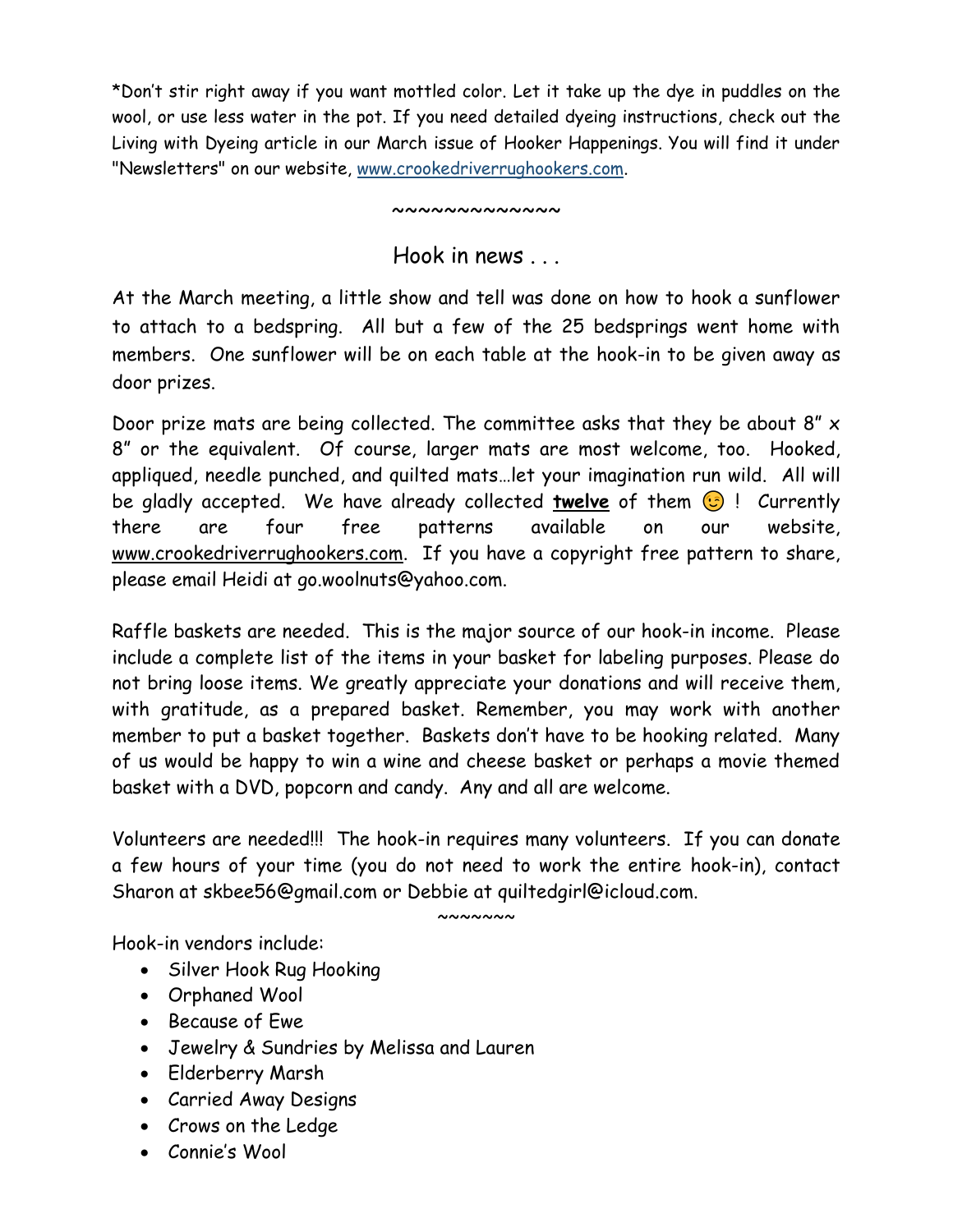## **Calendar of Events**

April 30 – Western Reserve hook in. Please note this has been **CANCELLED**.

May 28-29 – Great Lakes Fiber Show – Wayne County Fairgrounds, Wooster (www.greatlakesfibershow.org for more information) (The website has been having some growing pains. Please keep trying as the web master fixes the problems.)

GREAT LAKES FESTIVAL WORKSHOPS They have an outstanding lineup of workshops this year. **SATURDAY** Introduction to Ridged Heddle Weaving Discovering Shibori w/Indigo Dyeing Weave a Napkin or Cracker Basket Whorl Away: Spindle Styles & Spinning Techniques Rug Hooking 3D Pumpkins **SUNDAY** Fiber Blending for Spinning Choosing a Handspinning Fleece Felted Friends & Fauna Intro to Fair Isle Knitting Weave Shoelaces using Kumihimo Techniques

June 4 – Great Lakes hook in – Susanne Woodbury

June 5 - HEARTS and HARMONY, at Brunswick Historical Farm, 4613 Laurel Road, Brunswick, Oh 44212, time is 12 - 5.

This is a special day of remembrance, to remember those we have lost. There will be crafts, music, councilors and a reading of names, along with many other activities. Please let Nancy Page know if you plan to attend.

August 15-20 – Rug week at Sauder Village, Archbold

#### **September 17 – Hooktoberfest**

October 15 – Ft. Laurens hook in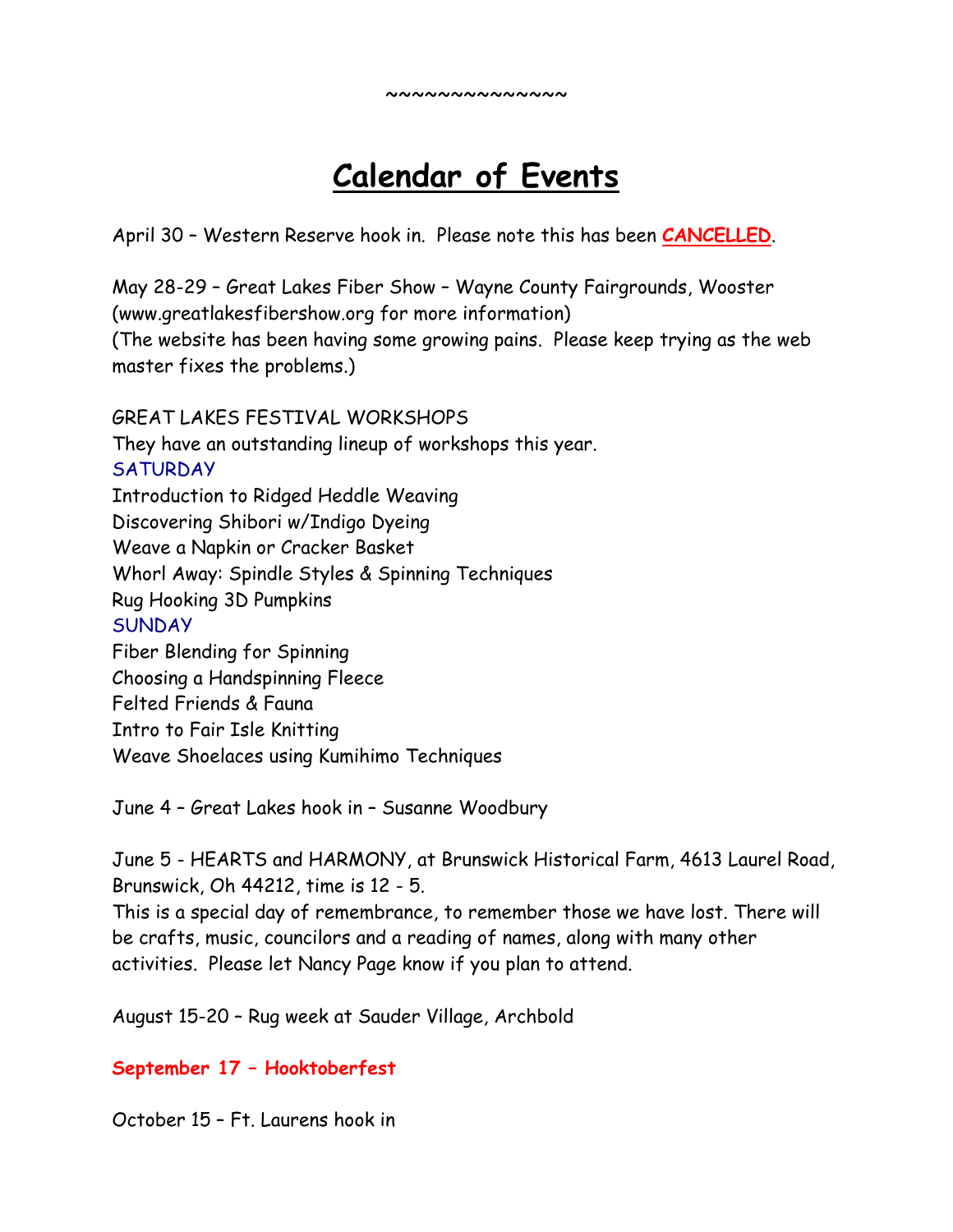#### BRUNSWICK FARMERS MARKET

If you like being out in public showing your craft or if you want practice spinning in public, Nancy Page will have a tent at the Brunswick Farmers Market on Laurel Road, at the Brunswick Historical Farm, 4613 Laurel Road, Brunswick, Ohio 44212. It is quiet and calm and a great way to get used to doing the craft in public. The market is almost every Sunday, but there are a few dates when Nancy will be off elsewhere. There are occasional weather problems that cancel the market days. This is an opportunity to promote the craft and guilds. If interested, please contact Nancy Page and let her know you are coming. The market starts June 12, from 10:00 to 1:00. It finishes the weekend of October 1 & 2 with the Pumpkin Festival, when the market is open until 5:00 p.m.

 $~\sim~\sim~\sim~\sim~\sim~\sim~\sim~\sim~\sim~\sim$ 

### **Our 2022 meeting dates at Westlake Porter Library**

April 27  $\sim$  dyeing demonstration  $\sim$  Heidi Kramer May 25 ~ member garage sale June 22 July 27 August 24 September 28 October 26 November 16 (Note this is the third Wednesday because of Thanksgiving)

Are you interested in attending a rug camp? Dragonfly on the Lakes at Cedar Lakes in Ripley, WV, will be held May 8-13. Our very own, most talented, Sibyl Osicka is one of the teachers, along with Jeanne Benjamin, Sue Clark, Gail Dufresne, Liz Marino, Kris McDermet and Joan Reckwerdt. Contact Christine Hornby at [hornbychrisgds@gmail.com](mailto:hornbychrisgds@gmail.com) for more information.

 $~\sim~\sim~\sim~\sim~\sim~\sim~\sim~\sim~\sim~\sim$ 

FYI…as of this newsletter, there are still openings.

~~~~~~~~~~~~~